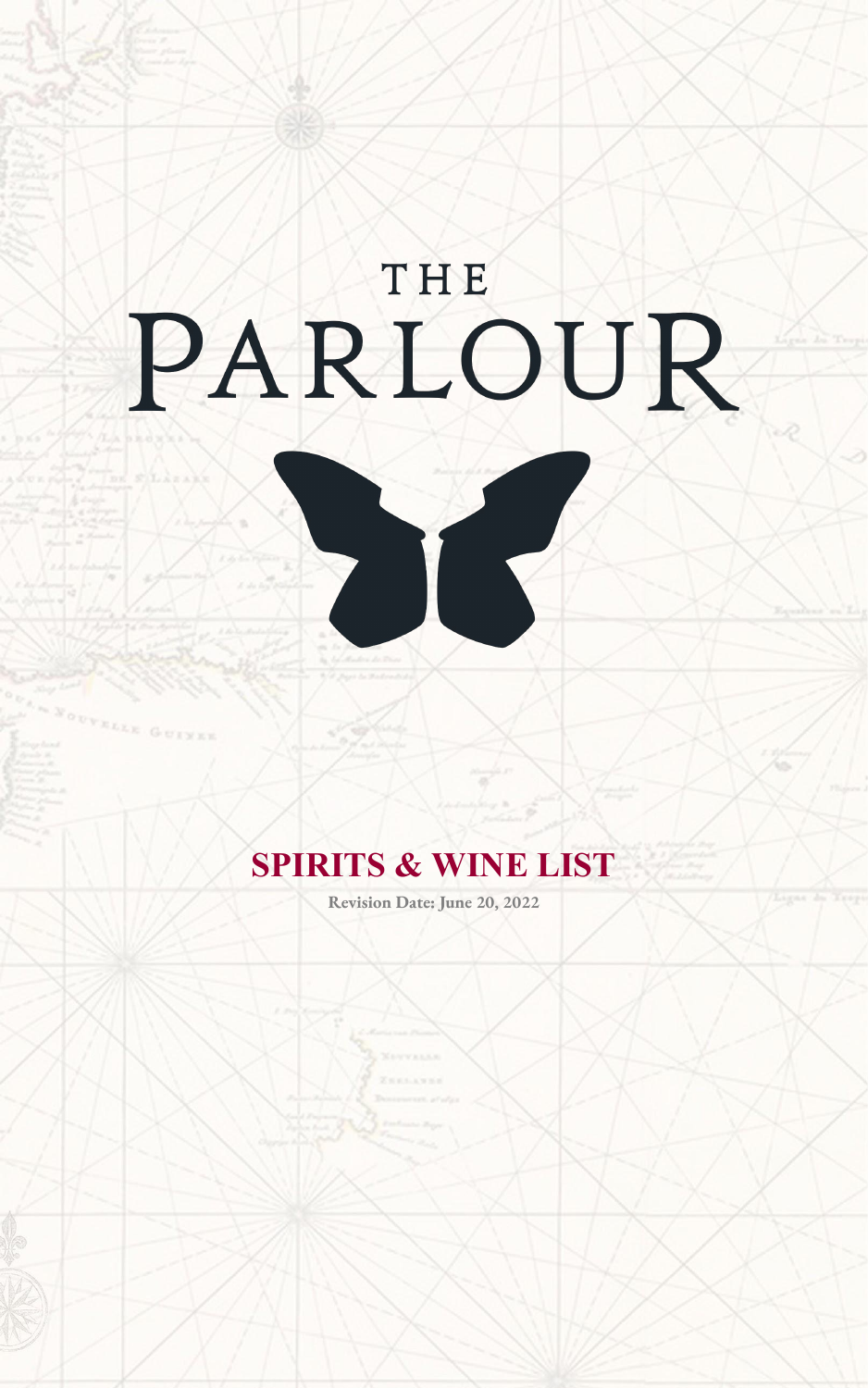# **SPIRITS**

Listed price for 2oz pours, unless otherwise noted

## **Bourbon Whiskey**

| 50              | <b>Angel's Envy Port Barrel Cask 2017</b>  |
|-----------------|--------------------------------------------|
| 50              | <b>Angel's Envy Port Barrel Cask 2018</b>  |
| 50              | <b>Angel's Envy Port Barrel Cask 2019</b>  |
| 27              | <b>Barrel Dovetail</b>                     |
| 30              | <b>Barrel Single Barrel 14yr</b>           |
| 22              | <b>Blanton's Single Barrel</b>             |
| 28              | <b>Blood Oath No. 3</b>                    |
| 28              | <b>Blood Oath No. 4</b>                    |
| 28              | <b>Blood Oath No. 5</b>                    |
| 15              | <b>Blue Note Monarch Single Barrel</b>     |
| 20              | Elijah Craig Monarch Single Barrel BP      |
| 32              | <b>Jefferson Grand Selection Saduriate</b> |
| 25              | <b>Jefferson Ocean Voyage</b>              |
| 22              | <b>Jefferson Reserve Pritchard Hill</b>    |
| 55 <sub>o</sub> | <b>Joseph Magnus Cigar Blend</b>           |
| 45              | <b>Joseph Magnus Murray Hill</b>           |
| 67              | <b>Kentucky Owl Batch 11</b>               |
| 28              | <b>Kentucky Owl Confiscated</b>            |
| 36              | <b>Knob Creek 15yr</b>                     |
| 16              | <b>Knob Creek Monarch Single Barrel</b>    |
| 40              | <b>Lux Row Distiller Reserve</b>           |
| 18              | <b>Leopold Bros 5yr Straight Bourbon</b>   |
| 21              | <b>Maker's Mark Monarch Single Barrel</b>  |
| 48              | Old Fitzgerald 17yr                        |
| 18              | <b>Russell's Monarch Single Barrel</b>     |
| 25              | <b>St. George B&amp;E</b>                  |
| 18              | <b>St. George Baller</b>                   |
| 16              | Weller Full Proof Monarch Single Barrel    |
|                 | 174/oz Woodford Bacarat Collection         |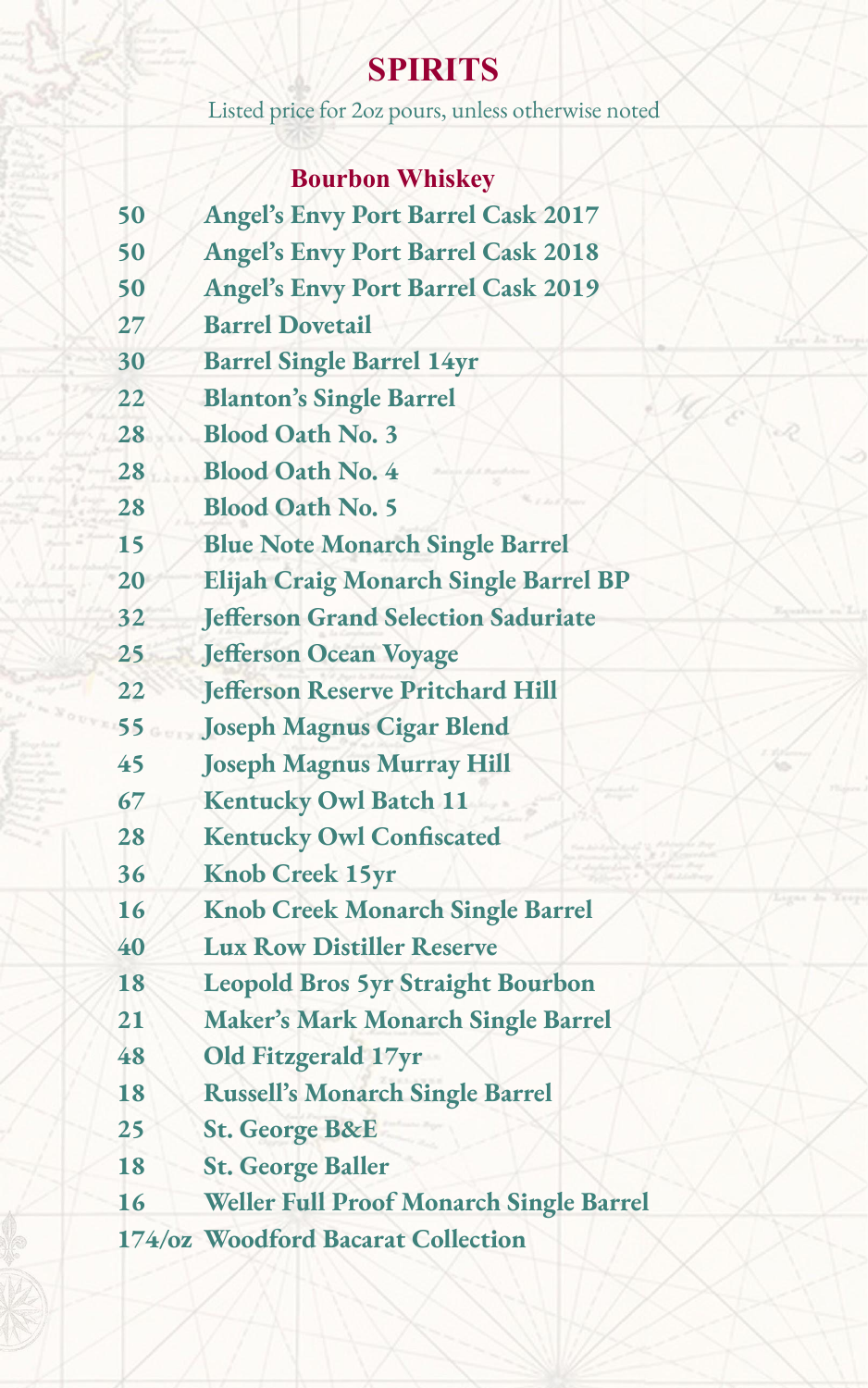#### **Rye Whiskey**

- **21 A.D. Laws San Luis Straight Bonded Rye**
- **30/oz Leopold Bros. 3 Chamber Rye Limited Release**
- **30 Peerless 3yr**
- **15 Union Horse Verdigris Private Barrel Rye**
- **36/oz Whistlepig 15yr**
- **60/oz Whistlepig 18yr**
- **75/oz Whistlepig Boss Hog Magellan's**
- **18 Willet 4yr Family Estate**

#### **Additional American Whiskey**

- **15 St. George Baller**
- **35 St. George Malt Lot 17**
- **35 St. George Malt Lot 19**
- **30 St. George Malt Lot 21**

#### **Irish Whiskey**

- **18 Clonakilty Exit Strategy Private Stock**
- **22 Green Spot**
- **35/oz Midleton Barry Crockett Legacy Single Pot Still**
- **36/oz Midleton Barry Crockett Vintage 2017**
- **16 Tyrconnell 10yr Sherry Cask**

#### **Canadian Whisky**

- **19 Crown Royal XO**
- **35 Pendleton 20yr**

#### **Scotch Whisky**

#### **Blended:**

- **52 Compass Box Magic Cask**
- **48 Compass Box No Name No2**
- **41 Compass Box No Name No3**
- **40 Compass Box The Canvas**
- **59/oz Johnnie Walker Blue Ghost & Rare**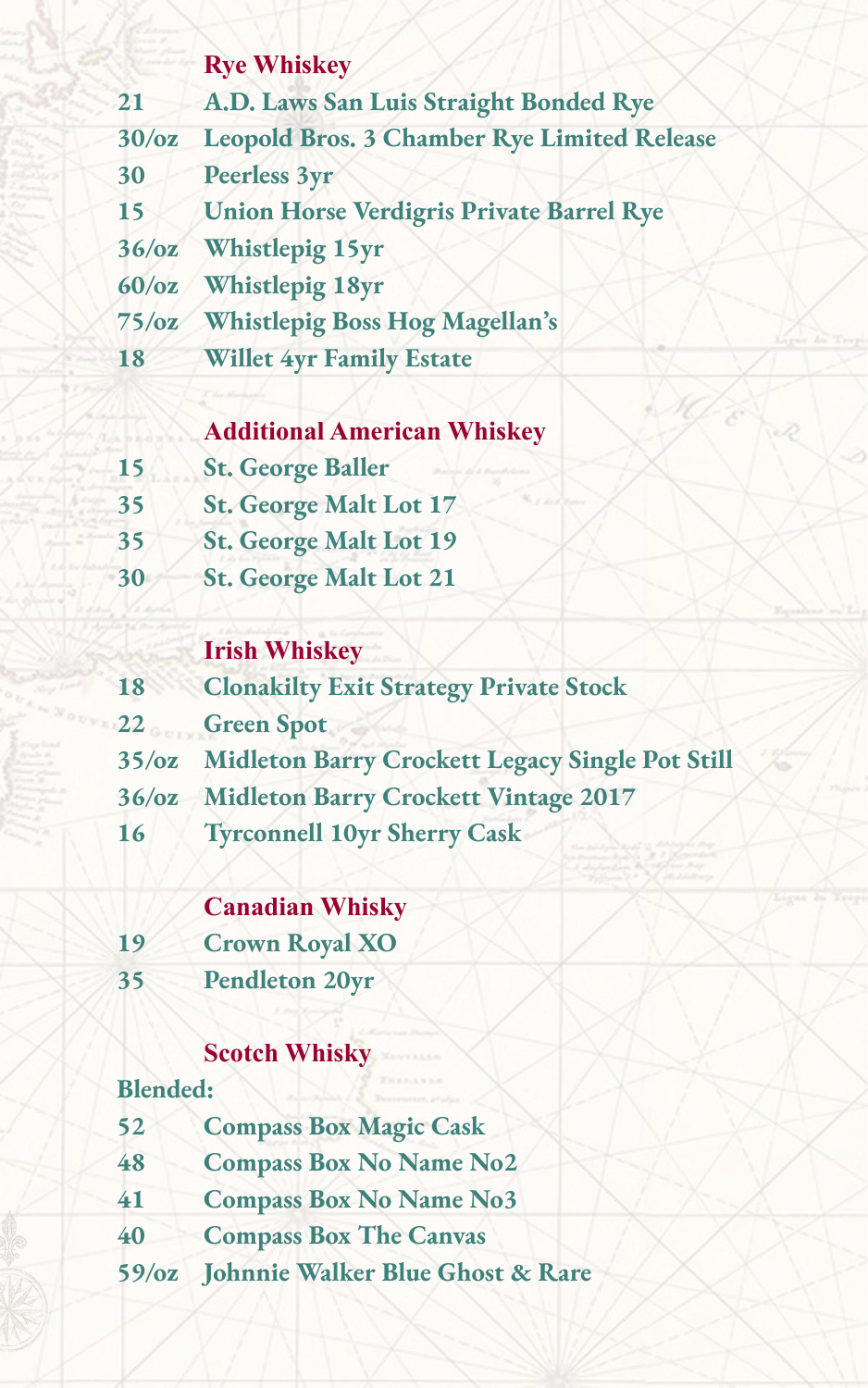#### **Scotch Whisky cont.**

#### **Highland:**

**20 Ardnamurchan Highland Single Malt**

- **41 Dalmore 15yr**
- **53 Dalmore 18yr**
- **193/oz Dalmore 25yr**
- **400/oz Dalmore 35yr**
- **52 Dalmore Cigar Malt**
- **45 Dalmore King Alexander**
- **35 Dalmore Portwood**
- **42 Glenmorangie 18yr**
- **15 Glenmorangie Lasanta Cask**
- **38/oz Glenmorangie Signet**

## **Islands:**

| 16 | <b>Arran Barrel Reserve</b> |
|----|-----------------------------|
| 45 | <b>Arran 18yr</b>           |
| 45 | <b>Highland Park 18yr</b>   |
|    | 138/oz Highland Park 30yr   |

#### **Islay:**

| 27             | <b>Bowmore 15yr Darkest</b>           |
|----------------|---------------------------------------|
| $77/\text{o}z$ | <b>Bowmore 27yr Vintners Trilogy</b>  |
|                | 118/oz Laphroaig 28yr                 |
| 30             | Laphroaig Cairdeas Pedro Ximenez Cask |
| 22             | <b>Laphroaig Triplewood</b>           |
| 37             | <b>Laphroaig Lore</b>                 |
| 19             | <b>Laphroaig Quarter Cask</b>         |

### **Lowland:**

| 40 | <b>Auchentoshan 18yr</b> |
|----|--------------------------|
| 56 | Auchentoshan 21yr        |
|    | 158/oz Auchentoshan 1975 |
|    |                          |

**59/oz Auchentoshan 1988 Wine Cask**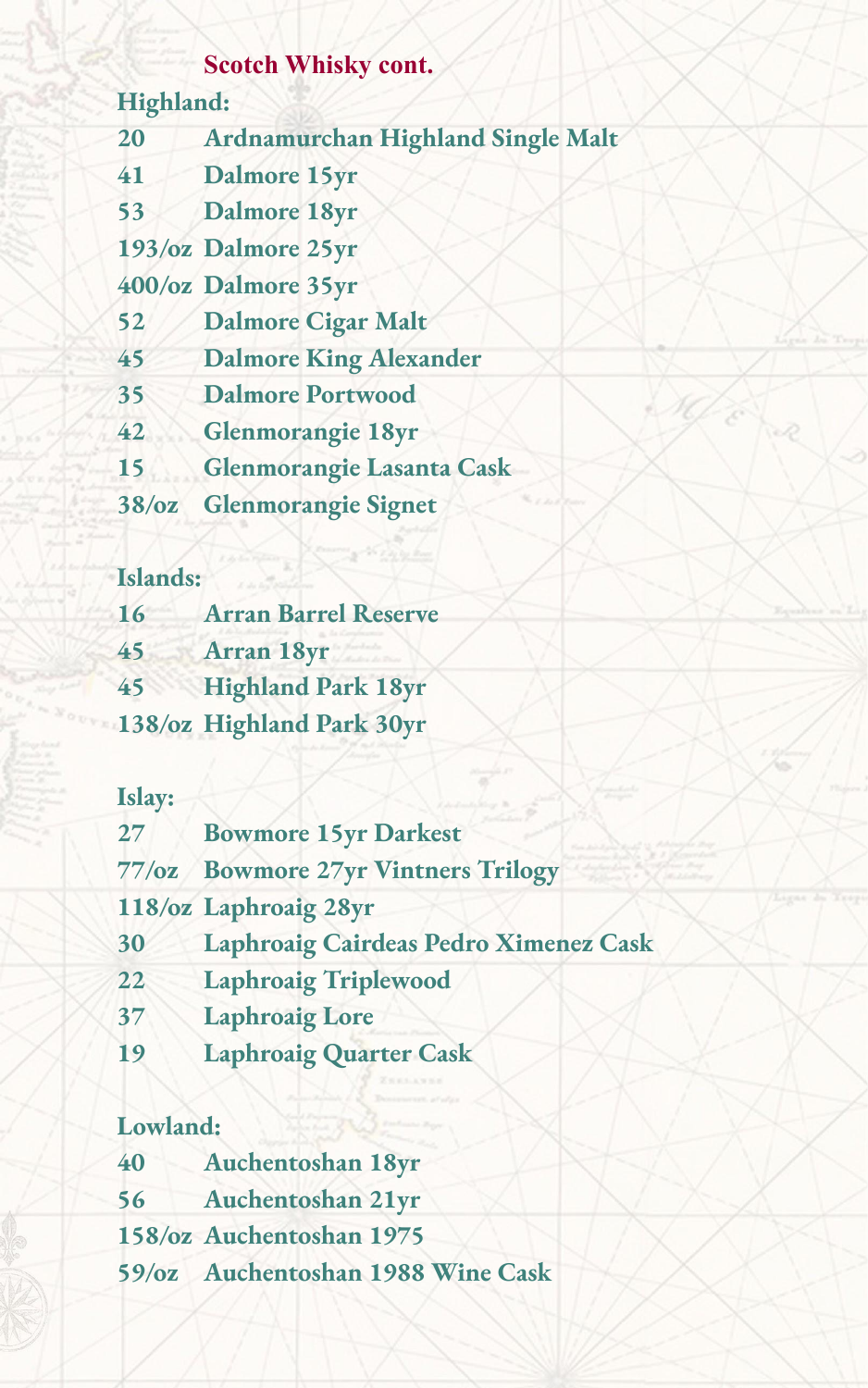## **Scotch Whisky cont.**

| Speyside:      |                                  |
|----------------|----------------------------------|
| 40             | <b>Balvenie 14yr Peat Week</b>   |
| 40             | <b>Balvenie 15yr Sherry Cask</b> |
|                | 42/oz Balvenie 21yr Portwood     |
| 95/cz          | <b>Balvenie 25yr</b>             |
| 38/cz          | Glenfiddich 21yr                 |
| 29             | <b>Glenfiddich Retro 1963</b>    |
| 26             | <b>Glenfiddich Project XX</b>    |
| $57/\text{oz}$ | <b>Macallan Rare Cask</b>        |
|                | 193/oz Macallan Reflexion        |

## **Japanese Whisky**

| 48 | Hakushu 12yr                |
|----|-----------------------------|
| 56 | Komagatake 2021 Single Malt |
| 37 | Yamazaki 12yr               |

#### **Additional World Whiskey**

- **Kavalan Classic Single Malt**
- **Kavalan King Car Moscatel Sherry Cask**
- **Kavalan Missouri Reserve**

#### **Sugarcane**

|          | 217/oz Black Tot                         |
|----------|------------------------------------------|
| 60       | <b>DOK</b>                               |
| 40       | <b>Habitation Velier Hampden 2010</b>    |
| $24^{1}$ | <b>Habitation Velier Privateer 2017</b>  |
| 17       | <b>Hampden Estate The Younger LROK</b>   |
| 21       | <b>Hampden Estate 8yr</b>                |
| 20       | <b>Rivers Royale</b>                     |
| 20       | <b>Worthy Park Single Estate Reserve</b> |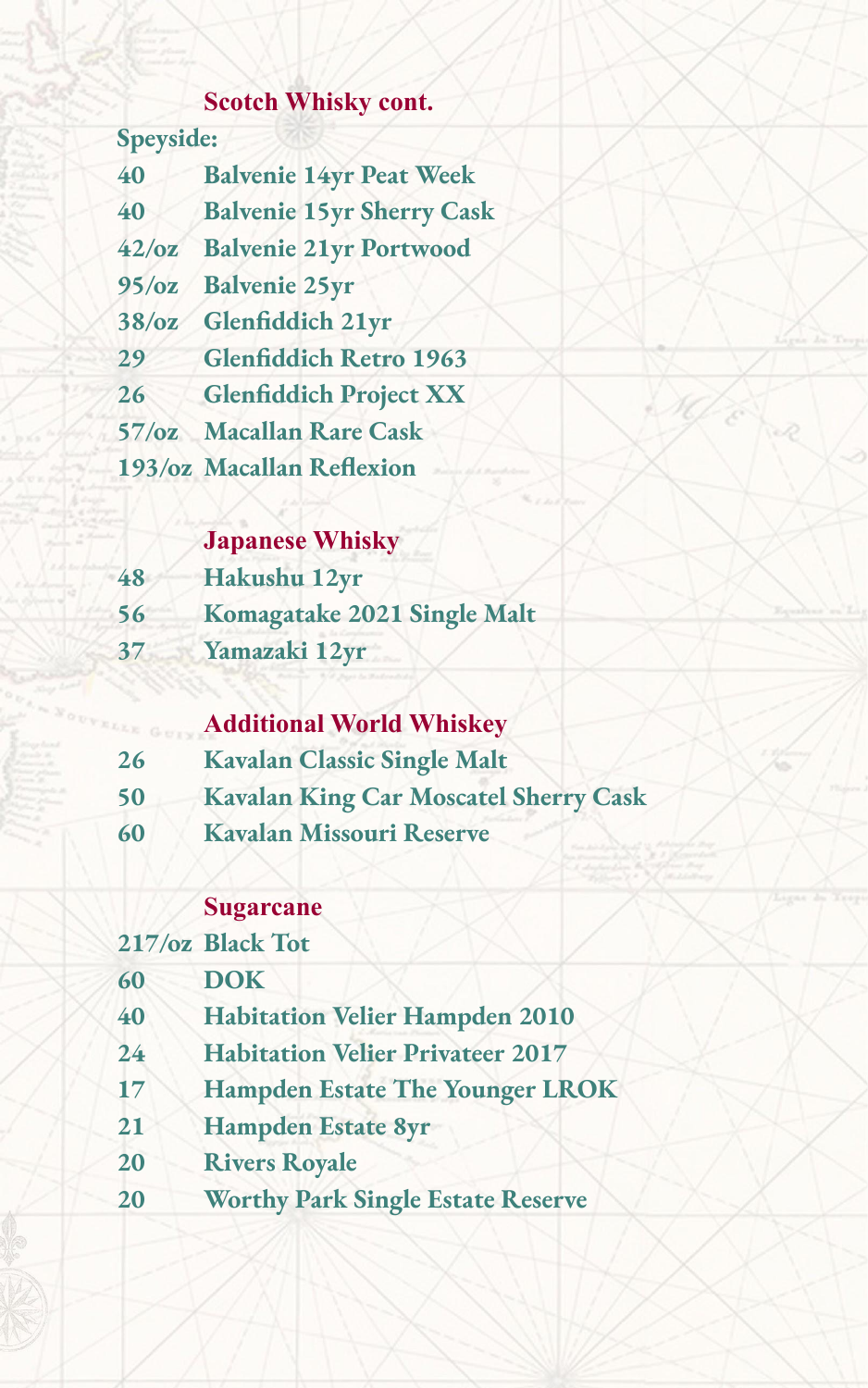## **Agave**

| Tequila: |                                            |
|----------|--------------------------------------------|
| 42       | <b>Casa Dragones Anejo</b>                 |
|          | 47/oz Casa Dragones Joven                  |
|          | 132/oz Codigo 1530 Anejo Playboy Rare Cask |
|          | 414/oz Codigo 1530 Extra Anejo 12yr        |
|          | 518/oz Codigo 1530 Extra Anejo 13yr        |
| 18       | Codigo 1530 Rosa Monarch Single Barrel     |
| 54       | <b>El Tesoro Paradiso</b>                  |
| 16       | <b>Fortaleza Blanco</b>                    |
| 20       | <b>Fortaleza Reposado</b>                  |
| 34       | <b>Fortaleza Anejo</b>                     |
| 28       | Fortaleza Winter Blend Reposado 2019       |
| 24       | <b>Fuentaseca 2013</b>                     |

## **Mezcal:**

| 27 | <b>Bozal Borrego</b>       |
|----|----------------------------|
| 27 | <b>Bozal Castilla</b>      |
| 27 | <b>Bozal Chino Verde</b>   |
| 30 | <b>Bozal Coyote</b>        |
| 27 | <b>Bozal Pechuga</b>       |
| 27 | <b>Bozal Sacatoro</b>      |
| 27 | <b>Bozal Tepeztate</b>     |
| 27 | <b>Bozal Tobala</b>        |
| 29 | <b>El Jolgorio Espadin</b> |
| 40 | El Jolgorio Mexicano       |
| 46 | El Jolgorio Pechuga        |
|    |                            |

# **Raicilla:**

| 12 | La Venenosa Tabernas    |
|----|-------------------------|
|    | 30/oz La Venenosa Tutsi |